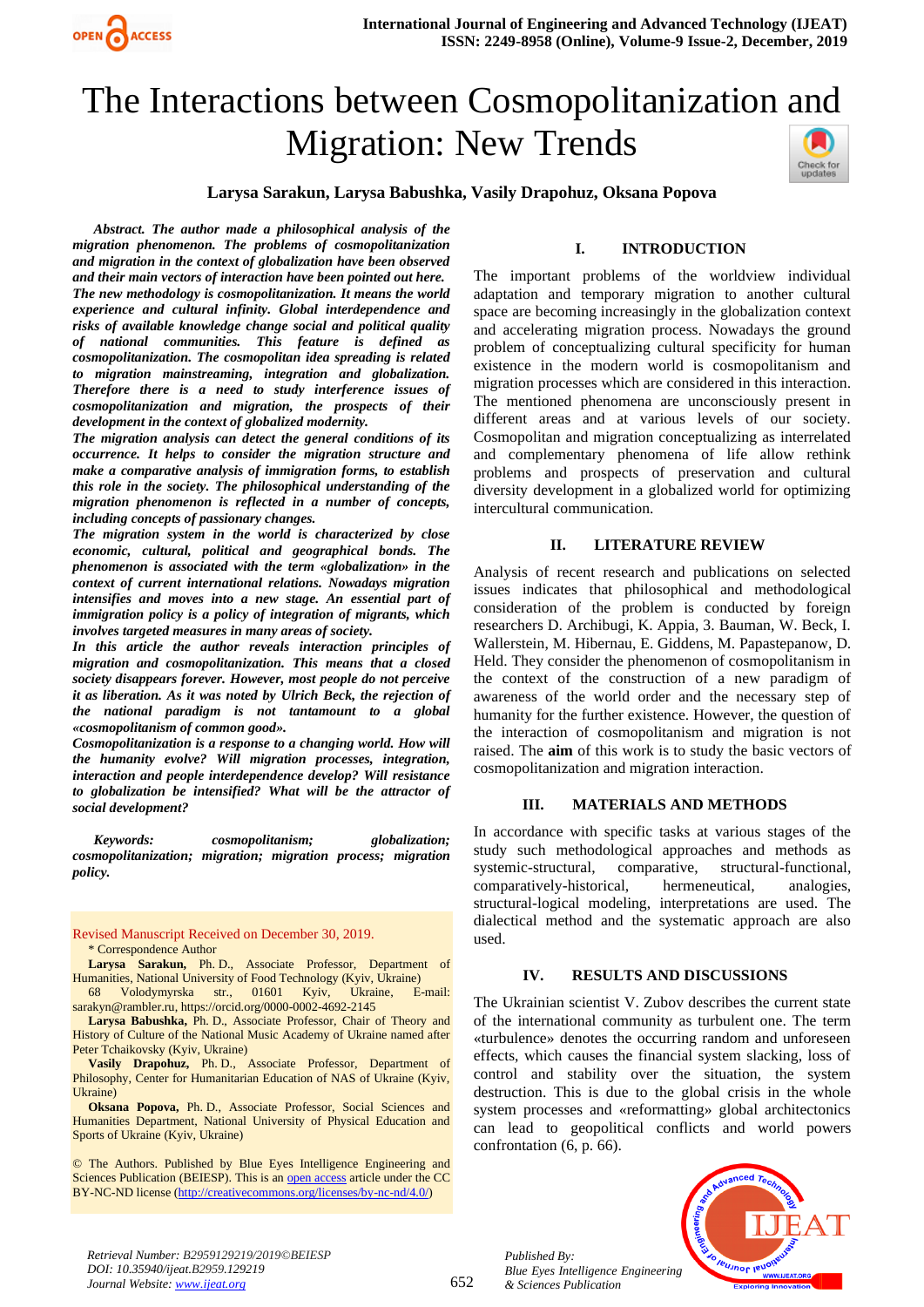Crisis in the modern society development can lead to the intensification of migration processes that change the population outlook. Migrants contribute cosmopolitanization. According to the UN, today in the world there are about 232 million international migrants (3% of the world population) and about a billion of domestic workers (11, p. 3). Their presence creates a challenge always and everywhere to have a clear distinction between «us» and «them», «friends» and «foes», «citizens» and «outsiders». The host country reinforces this necessity for implants. Migrants embody all possible gradations of both sides. These are foreigners or foreign nationals whose social skills are not only constant, but also enrich the cultural and social life. Their situation is functional, legitimate and illegal at the same time, it «is allowed, but not recognized» (1, p. 155). The existence of migrants, their activities and attempts to enter the public arena contradict the understanding of civil rights in the national state and at the same time give them a different meaning.

Specificity of the national cosmopolitan society comes from extending the ethnic solidarity so as to allow the participation of both domestic and external outsiders. Involvement in post sovereign public order involves willingness, focus and the ability to participate in it, as well as some self-organization. Only in this way «natives» and «foreigners» will cooperate in the cosmopolitan spaces as equal members of transnational civil society.

Another Ukrainian researcher A. Soshnikov points that cosmopolitanism became the signature of «reflexive modern age», which eliminated state borders and national differences. This global changes demand new research methodology (instead of «national», which means the basic categories and national sovereignty) (14).

The new methodology is cosmopolitanism. It is experience the world in general and cultural infinity. Ulrich Beck calls this point of view «methodological cosmopolitanism». Considering the causes of cosmopolitan society, it seeks to identify the root causes of such transformation nationally organized societies: «Global interdependence and risks of available knowledge and changing of social and political quality of national communities. It is the main feature of cosmopolitanization. It is internal, that is, one that stems from within national communities or local cultures, it is also self - is always distorted - and there in the national consciousness. Just change the basics of everyday consciousness and identity. Topics that are of global importance become an integral part of everyday experience and «moral life world». They question the national identity form that lead to major conflicts in the world» (15, p. 113). As methodology of knowledge correlates with cosmopolitanism, U. Beck proposes the concept of «methodological cosmopolitanism». The idea, in his opinion, brings together in one unit cognitive social reality, interpretation of everyday items and scientific observation and in addition allows «self-critical sociology combination of methodological cosmopolitanism that would be a breakthrough in the social science» (15, p. 117).

Summing up of its previous dynamic socio-political, economic and cultural development, mankind finds that the unprecedented scale of national, ethnic and regional movements (often uncompromising) appears in clear contradiction with international communication and economic trends of global integration. The human universals impact has been increased. At the same time, despite of the ethnic culture weakening, we can say the growth of ethnic identity and strengthen the sense of ethnicity. The theme of interethnic communication is a priority in the world (global) and the national (local) dimensions. Note that ethnic consciousness often becomes hypertrophied forms (national extremist, anti-Semitic, racist, xenophobic and chauvinistic) that affect the processes of intercultural communication. Analyzing modern scientific and philosophical vision of the ethnic dimension of the global world, A. Soshnikov notes that the global system will not fight and live with politicized ethnicity in a variety of forms in the near future. Providing such coexistence requires a fundamentally new paradigm for practical solution of national problems than the one used now. Today we see the opposite effect but objectively interrelated trends. On the one hand, the deepening of the integration process, striving to overcome multiculturalism and multiculturalism of modern societies through their unification naturally requires a reduction of national importance to the socio-cultural universal for success. This is a contemporary globalization feature. On the other hand, the society, despite of the global impact of modernization, becomes more ethicized. The presence of ethnicity manifests everywhere, in some areas of public life, has a dominant influence. In this sense the present century can be characterized not only by cosmopolitanism, but nationalism, which acts as a specific response to the global unification of the world (14).

Cosmopolitanism distribution means that a closed society disappears. However, most people do not perceive it as liberation. On the contrary, they believe in the crash of «their world». They are very difficult to manage to navigate the maze of closed society, based on the opposition of «we» and «others», internal and external, national and international. Now they are suddenly faced with the contradictions and tolerant social form of freedom, which is not easy to understand and experience and which reduce them to a state of strangers in their own land (1, p. 163). The term «foreign» becomes a comprehensive power as a person is faced with challenges and contradictions that make it to the stranger. Hatred of foreigners lights by existential fears. Therefore people feel themselves disoriented, alienated and unnecessary in a tolerant society through excessive freedom. As the German scientist U. Beck considers, the rejection of the national paradigm is not tantamount to a global «cosmopolitanism of common good» as it is formulated various directions of civil society. But we cannot exclude that the national neoliberalism «abandonment of solidarity» (globalism) would deploy in cosmopolitan direction. This can happen if the context of the global division of labor and wealth to replace solidarity with relatives or fellow citizens into with foreigners solidarity. According to the scientist it is possible to determine the number of different scenarios. One of them is a global migration. Migration processes of the future will be characterized by conflict between two «age pyramids». Today aging Western countries are opposed by youth community of peripheral countries. It raises, firstly, the immigration pressure from outside, secondly, the internal pressure that forces immigrants to accept; anyway, the migration will be a key political topic, it will depend on the survival open world in Europe  $(1, p)$ . 162).

*Published By: Blue Eyes Intelligence Engineering & Sciences Publication* 



*Retrieval Number: B2959129219/2019©BEIESP DOI: 10.35940/ijeat.B2959.129219 Journal Website[: www.ijeat.org](http://www.ijeat.org/)*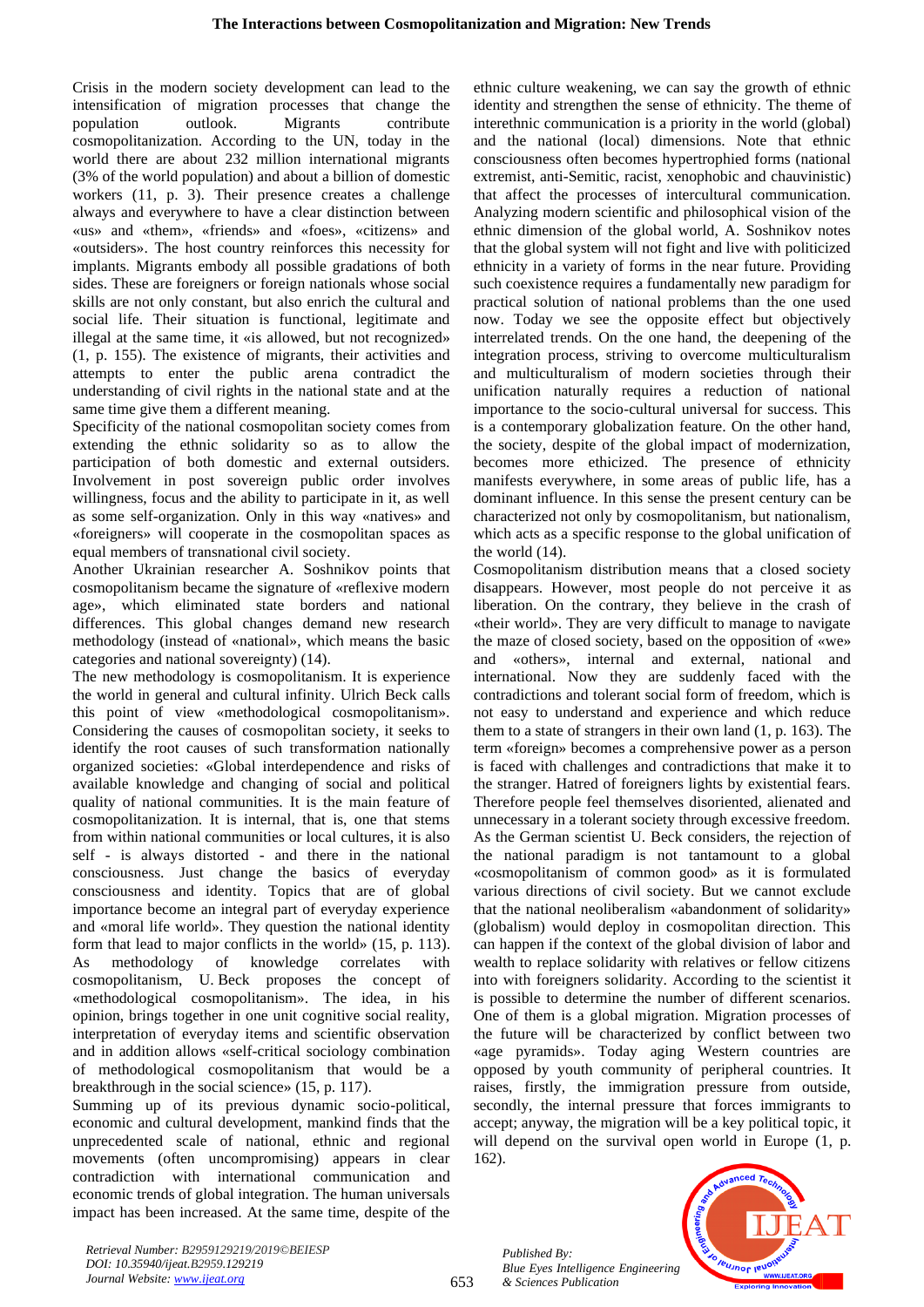

These trends pointed by U. Beck we see today. Migration policy of the European Union now has become one of the critical problems in European countries, along with internal, economic crisis, unemployment and insecurity. At the informal summit in Bratislava (September 2016) the leaders of 27 countries (EU members) agreed to submit a detailed plan of the European Union Development (including exit of The United Kingdom) in six months. According to the German Chancellor Angela Merkel, special attention should be paid to the issue of curbing illegal migration and strengthening cooperation on security. At the summit, the European Council President Donald Tusk said that one of the main objectives of EU leaders was to prevent the uncontrolled flow of migrants, which had been observed last year. At the same time, the Hungarian Prime Minister Viktor Orban said that the informal summit participants failed to amend the EU's migration policy, which he called «naive and self-destructive» (10).

There are a lot of theories of migration today. The migration analysis can detect the general conditions of their occurrence, consider the structure of migration and make a comparative analysis of immigration forms. Today, migration is a subject of study of various sciences such as History, Sociology, Philosophy, Conflictology, Demography, Economics, Law and others.

The researcher of migration A. Kuzmin distinguishes seven basic approaches to its study. There are demographic, sociological, historical, legal, psychological, philosophical and economic ones (9). But another scientist V. Iontsev offers near seventeen approaches, including the systematic, geographic, genetic, biological, ethnographic aspects (7).

Philosophy, for example, uses a comparative approach in migration studying and can abstract from the existing «qualifying» characteristics of the concept and give its wide interpretation (the movement of people in space). Based on this concept, we can examine the source and incoming flows of migration on a global scale, to explain the behavior of individuals or social groups, motivated by different reasons. The philosophical understanding of the migration phenomenon is reflected in a number of concepts, including concepts of passionary changes (by L.Gumilev), which is based on the idea of energy exchange between the human community (ethnic groups) and the environment. The surplus of biochemical energy of living matter creates the effect passionarity aimed at changing ethnic group as well as to changes in the environment. Passionarity determines migration of the entire nation. Its global changes explain many historical events.

Migratory movements should be seen in different contexts and reveal their impact not only on the demographic characteristics of a territory, but also the economic and cultural indicators of social development, social structure, that show the relationship of social and migration processes that may be under the influence various factors and reasons. In recent years, migration flows acquire a large scale, which leads to the emergence of relatively stable incoming and outgoing flows of these points. The mentioned items are specific countries that are exporters or importers in accordance migrants. This is the basis for setting immigration system that is due at least two participating countries for migration exchange. Thus, the migration system that unites France with the countries of North Africa is one of the world's migration system centered in Europe.

We note that in the second half of the last century Western and Northern parts of Europe, then Southern one, and in the early 2000s, Central and Eastern Europe experienced a socalled migration transition. It was the transformation of the territory where the population is eliminated, with following numerous immigration flows. This was the root cause of migration management systems of European countries initially at national and then at regional level (11, p.4).

The migration system in the world today is characterized by close economic, cultural, political, geographic links between countries. It allows determining migration as a single system. It is characterized by the diversity of migratory flows, their various types, the emergence of new EU immigration and entry of new countries of origin of migrants form a new vector migration «East – West», which recently replaced the dominant vector «South – North». This phenomena is associated with the term «globalization» in the context of current international relations and migration problems have deteriorated and moved into a new stage. Former intergovernmental contacts evolved into a full legislative power community, a significant part of the acquis communautaire. This is due to the objective need to develop common approaches to regulation of migration as a result of the intensification inside and outside the community, and in the context of deepening European integration. (11, p. 44).

Also migration has economic benefits. Firstly, it changes the demographics and provides up to 40% of the population growth, particularly in Europe. Especially welcome is the arrival of highly skilled migrants and their contribution to the economy formation, which is based on knowledge. Secondly, it impacts on investment needs (housing and other infrastructure), particularly in densely populated countries. Although the influx of people from other countries to European societies is not only the benefits but also problems, it provides effective regulation for sustainable development. Migrants bring diversity and cultural dynamics. Subsequently, a large-scale migration transforms the host country culture. It affects the dominant values of the state. People have different opinions on the correct migration policy. Some countries are either «closed» or completely «open». To find a balance is difficult. During this search is reasonable for states to claim that the key for them will always be their own citizens. At the same time, as the Nobel laureate Thomas Schelling points, it may be significant segregation. People in this case will live separately from each other and that they had to unite.

An essential part of immigration policy is a policy of integration of migrants. After all, the success or failure of integration measures depends on the final result of migration, which may facilitate the development of the country of destination, but at the same time carries risks of violations of homogeneity of society until conflict situations. It is clear that integration occurs at the local level, because the issues involved are naturally the responsibility of individual countries. It is important to the understanding of integration as a «two-way process» that is based on mutual rights and obligations of citizens of other countries who are legally staying in the communities that host them (11, p. 30).



*Retrieval Number: B2959129219/2019©BEIESP DOI: 10.35940/ijeat.B2959.129219 Journal Website[: www.ijeat.org](http://www.ijeat.org/)*

*Published By:*

*& Sciences Publication*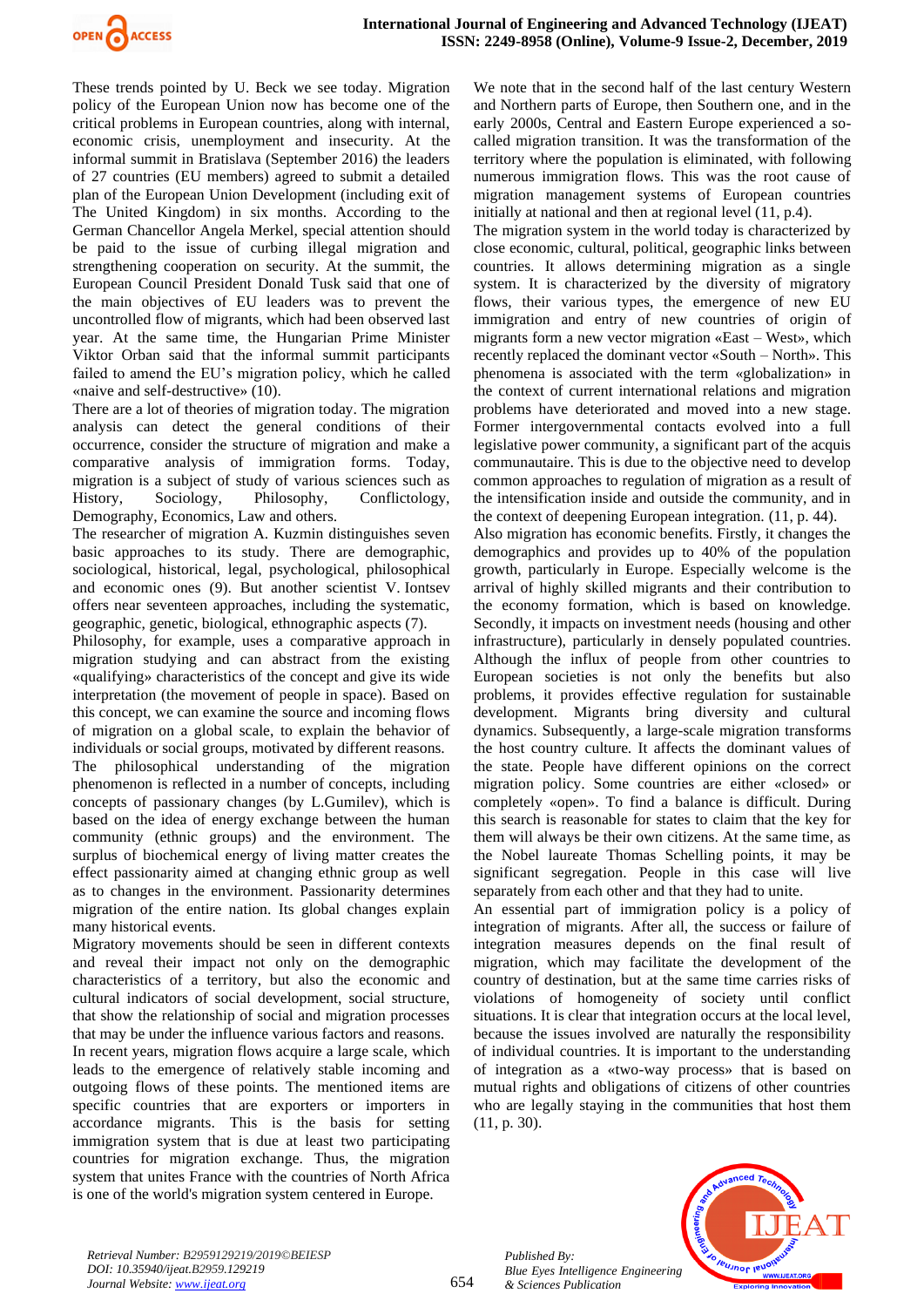Policy integration involves targeted measures with the migration, but also in other spheres of society, especially in the labor market, to ensure migrants access to education, health, social services, their active participation in cultural and political life of the host country. Special attention should be paid to specific groups of migrants, including young people, women and refugees. However, the efforts of governments should be directed also to society as a whole to ensure its readiness for acceptance of migrants, cultural and linguistic diversity, forming a new identity.

Many modern humanitarians agree that the prospects of the global community are unclear. Along with a number of possible partly competing and partly complementary perspectives, U. Beck considers the prospects of the international community as such, are based not only on experience of similarly comprehension in the civil society, but also on the transnational significance of fundamental rights (2, p. 163). Explaining this situation, it notes that «the essence is differentiation of human subjects of different states, and thus ultimately guarantees the rights of citizenship for the entire world» (2, p. 163-164). Thus U. Beck notes the paradox situation, which is subject to the simultaneous presence of the national state of human rights and global citizenship, which implies a guarantee cosmopolitan relations. In building relationships between participants embodiment of the prospect of the global community it provides for the implementation of three models: real-political, internationalist and cosmopolitan. National and state judiciary is a main role in the first two models. The cosmopolitan model presents the individual whose rights have been supported by the United Nations. The author of the idea of «cosmopolitan democracy» notes the many unresolved issues that arise during its implementation capabilities, and expresses only hope for its realization.

# **V. CONCLUSIONS**

So, cosmopolitanism is the possibility of forming a new environment with a new identity, a response to the changing world. We do not know, how our humanity will develop. Will migration processes, integration, interaction and people interdependence develop? Will resistance to globalization be intensified? What will be the attractor of social development? So this phenomenon requires a new paradigm of thinking.

## **LITERATURE**

- 1. Бек У. Космополитическое мировоззрение / Ульрих Бек. – М.: Центр исследований постиндустриального общества, 2008. – 336 с.
- 2. Бек У. Что такое глобализация? Ошибки глобализма – ответы на глобализацию / Ульрих Бек. – М., 2001. – 237 с.
- 3. Бреева Е. Б. Основы демографии / Е. Б. Бреева. М.: Дашков и К, 2014. – 352 с.
- 4. Гусев К. Любовь по-новофранцузски и вселенская миграция. Что делать? / К.Гусев [http://www.centrasia.ru/newsA.php?st=1451024160.](http://www.centrasia.ru/newsA.php?st=1451024160)
- 5. Дианова В.М. Космополитизм в эпоху глобализации / В.М. Дианова // Вопросы культурологи. – 2007. – № 1. – С. 8–12.
- 6. Зубов В.О. Соціальна турбулентність як підґрунтя змін у світоглядних настановах сучасної людини /

*Retrieval Number: B2959129219/2019©BEIESP DOI: 10.35940/ijeat.B2959.129219 Journal Website[: www.ijeat.org](http://www.ijeat.org/)*

В.О. Зубов, Л.Д. Кривега // Актуальні проблеми філософії та соціології. – № 8, 2015. – С. 66 –68.

- 7. Ионцев В. А. Международные миграции населения / МГУ им. М.В. Ломоносова / В.А. Ионцев. – М.: Диалог, 2009. – 244 с.
- 8. Кузнецов А.М. Глобализация или космополитизация: об одном дискурсе современной западноевропейской социологии / А.М. Кузнецов // СОЦИС, 2014. – № 12. – С. 12–20.
- 9. Кузьмин А.И. Курс лекций «Основы демографии» [Электронный ресурс] / А.И. Кузьмин – режим доступа: http:/humanities/edu.ru/db/msg/47066/ – Загл. с экрана.
- 10. Лідери ЄС домовилися представити новий план розвитку Союзу **//** ВВС. – [Електронний ресурс]. – режим доступа: [http://www.bbc.com/ukrainian/politics/](http://www.bbc.com/ukrainian/politics)2016/09/16091 7\_eu\_bratislava\_declaration\_sx.
- 11. Малиновська О.А. Міграційна політика Європейського союзу: виклики та уроки для України / О. А. Малиновська. – К.: НІСД, 2014. – 48с.
- 12. Назик Ж. Миграционные процессы как стимул и тормоз социально-экономического развития, как страны-реципиента, так и страны-донора / Ж. Назик // Сборник лекций молодых ученых. – М., 2014. – С. 9 – 28.
- 13. Рыбаковский Л.Л. Миграция населения. Три стадии миграционного процесса (очерки теории и методов исследования) [Электронный ресурс] / Л.Л. Рыбаковский – режим доступа: http: / 7www.viperson.ru/wind.php/ID=250095&soch=1. – Загл. с экрана. – С.106–107.
- 14. Сошников А.А. «Методологический национализм» и «методологический космополітизм»: концептуализация национальных реалий в теоретических версиях глобального общества / А.А. Сошников // Електронный ресурс – режим доступа: [http://teoria](https://mail.rambler.ru/m/redirect?url=http%3A//teoria-practica.ru/rus/files/arhiv_zhurnala/2013/9/fil%25D0%25BEs%25D0%25BEfiy%25D0%25B0/soshnikov.pdf&hash=2eb9d7537b678f160d340466aec11cb9)[practica.ru/rus/files/arhiv\\_zhurnala/2013/9/fil%D0%B](https://mail.rambler.ru/m/redirect?url=http%3A//teoria-practica.ru/rus/files/arhiv_zhurnala/2013/9/fil%25D0%25BEs%25D0%25BEfiy%25D0%25B0/soshnikov.pdf&hash=2eb9d7537b678f160d340466aec11cb9) [Es%D0%BEfiy%D0%B0/soshnikov.pdf](https://mail.rambler.ru/m/redirect?url=http%3A//teoria-practica.ru/rus/files/arhiv_zhurnala/2013/9/fil%25D0%25BEs%25D0%25BEfiy%25D0%25B0/soshnikov.pdf&hash=2eb9d7537b678f160d340466aec11cb9)
- 15. Beсk U. Der kosmopolitische Blick oder: Krieg ist Frieden. Frankfurt am Main, 2004.

# **REFERENCES**

- 1. Bek U. Kosmopolytycheskoe myrovozzrenye / Ul'rykh Bek. M.: Tsentr yssledovanyy postyndustryal'noho obshchestva, 2008. – 336 s.
- 2. Bek U. Chto takoe hlobalyzatsyya? Oshybky hlobalyzma otvetы na hlobalyzatsyyu / Ul'rykh Bek. – M., 2001. – 237 s.
- 3. Breeva E. B. Osnovы demohrafyy / E. B. Breeva. M.: Dashkov y K,  $2014. - 352$  s.
- 4. Husev K. Lyubov' po-novofrantsuzsky y vselenskaya myhratsyya. Chto delat'? / K.Husev // http://www.centrasia.ru/newsA.php?st=1451024160.
- 5. Dyanova V.M. Kosmopolytyzm v эpokhu hlobalyzatsyy / V.M. Dyanova // Voprosы kul'turolohy. – 2007. – № 1. – S. 8–12.
- 6. Zubov V.O. Sotsial'na turbulentnist' yak pidgruntya zmin u svitohlyadnykh nastanovakh suchasnoyi lyudyny / V.O. Zubov, L.D. Kryveha // Aktual'ni problemy filosofiyi ta sotsiolohiyi. – № 8, 2015.  $- S. 66 - 68.$
- 7. Yontsev V. A. Mezhdunarodnыe myhratsyy naselenyya / MHU ym. M.V. Lomonosova / V.A. Yontsev. – M.: Dyaloh, 2009. – 244 s.
- 8. Kuznetsov A.M. Hlobalyzatsyya yly kosmopolytyzatsyya: ob odnom dyskurse sovremennoy zapadnoevropeyskoy sotsyolohyy / A.M. Kuznetsov // SOTsYS, 2014. – № 12. – S. 12–20.

leusnor leu



655